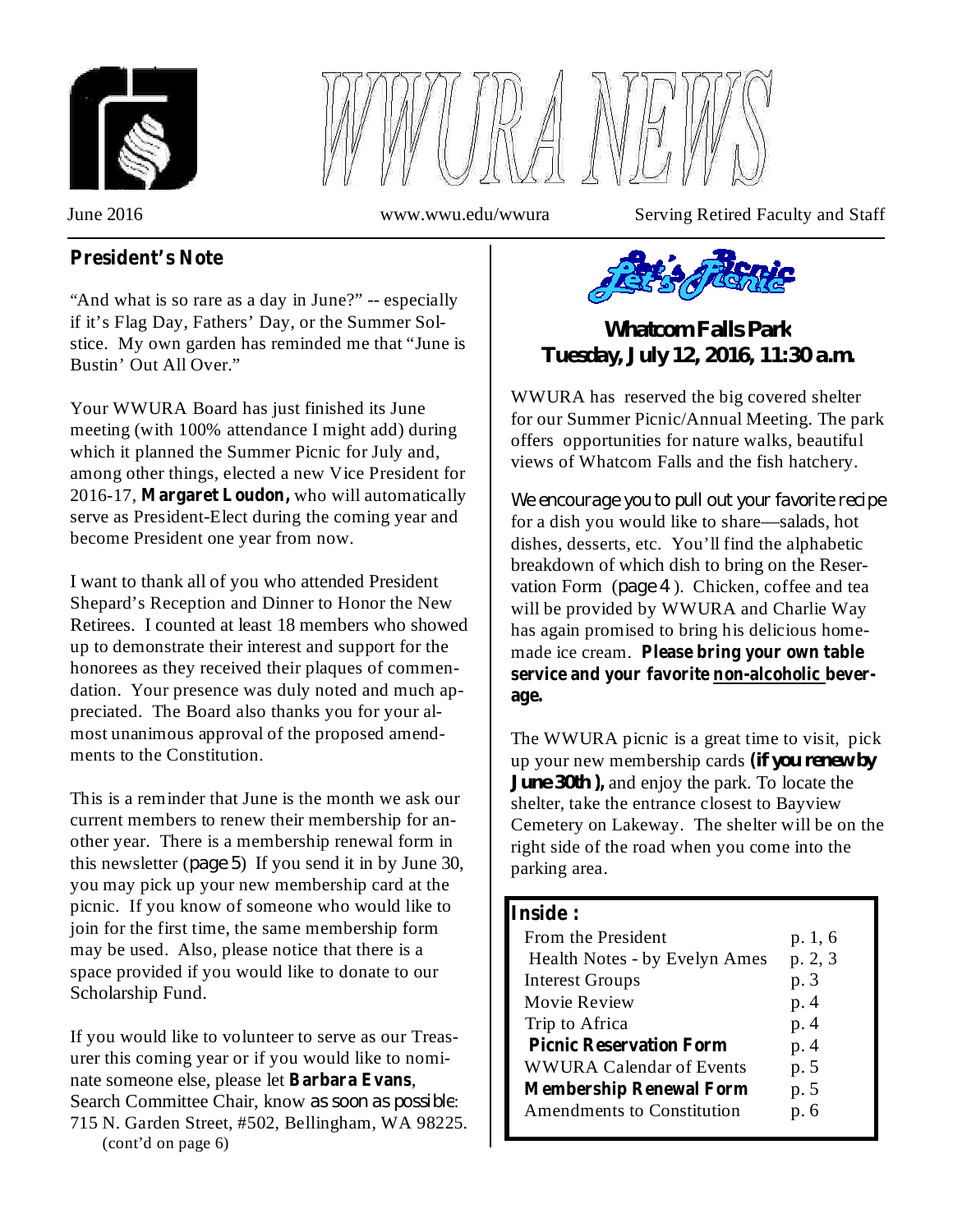## **June 2016 Health Notes by Evelyn Ames**

### *Sonically Seasoning Your Food and Drink*

Ever thought how music might affect your taste buds? Not only does the color of the plates on which food is served affect what you perceive as salty or sweet, but specific sounds and tempi of music can enhance or diminish flavors of food.

In a nut shell:

- Wine and other drinks may taste more expensive when listening to classical music! •
- Flavors of food may last longer in the mouth when slow music is playing! •
- Increase the tempo of music and food flavors fade more quickly! •
- Piano music enhances the sweetness of foods being eaten! •
- Match nationality of music with selection of food and enhance the flavors! •
- Like a bass beat (think tubas)? The bitter taste of chocolate is enhanced. •
- High levels of sound (think flutes) make food taste sweeter! •
- Believe it or not, research studies show the more you like the music being played, the more you enjoy the food. The opposite is true as well. •

Try some "sonic seasoning" when eating chocolate by listening to a low-pitched sound and see if your taste awareness shrinks to the back of your tongue and "focuses on the chocolate's bitter elements." Switch to a high frequency and do you have feelings of sweetness in the mouth? In a laboratory setting, volunteers were fed cinder toffee (also called puff candy or sea foam) while high and low frequency sounds were played. Subjects were asked to rate the taste on a scale from sweet to bitter. Interestingly, low notes brought out the bitter and high notes enhanced sweetness. To see what happened in the real world, Oxford University researchers spent one month in which "the London restaurant House of Wolf served a "sonic cake pop" of chocolate-coated bittersweet toffee, which came with a telephone number. On the other end of the line was an operator instructing the diner to dial one for sweet and two for bitter, and they were played the high and low-pitched sounds accordingly." The same results occurred! Low notes = bitter and high  $notes =$ sweetness.

Research scientists, at Oxford University (with lead researcher C. Spence), have been looking at synesthetic tendencies related to the taste of food and studying the idea of modulating taste of foods with sensory sounds. Using a tag line of "multi-sensory food perception," they suggest that sound is the "final frontier" in food presentation in that flavor perception can be modulated by sound. Charles Spence, interviewed on NPR alluded to textures of food, which have unique sounds all their own: the crunch of chips, the slurp of coffee or the fizz of soda for example. "But the other place where sound affects taste," he told NPR, "is in the environment: imagine listening to the sounds of the sea while you're eating fish at a seaside restaurant." "You can then start creating experiences where you play particular kinds of music or soundscapes to diners or to drinkers while they're tasting….We're able to show that we can change the experience in [the] mouth by about 5 or 10 percent."

Consider Ben & Jerry's ice cream company use of an iTunes app link with their "Scoop of Happiness" to augment their reality-enhanced feature called Moo Vision. "Holding up a pint of New York Super Fudge Chunk, Cherry Garcia, Chocolate Chip Cookie Dough or Milk & Cookies ice cream to your iPhone will cause vector images of cocoa farmers." With classical music, select a dark chocolate or coffee-tasting dessert, play something like "Nessun Dorma" from Turandot which has several low-pitched sounds. These sound should bring out bitter tastes of dark chocolate or coffee. Off course, near the end of the aria are high-pitched sounds.

(cont'd on page 3)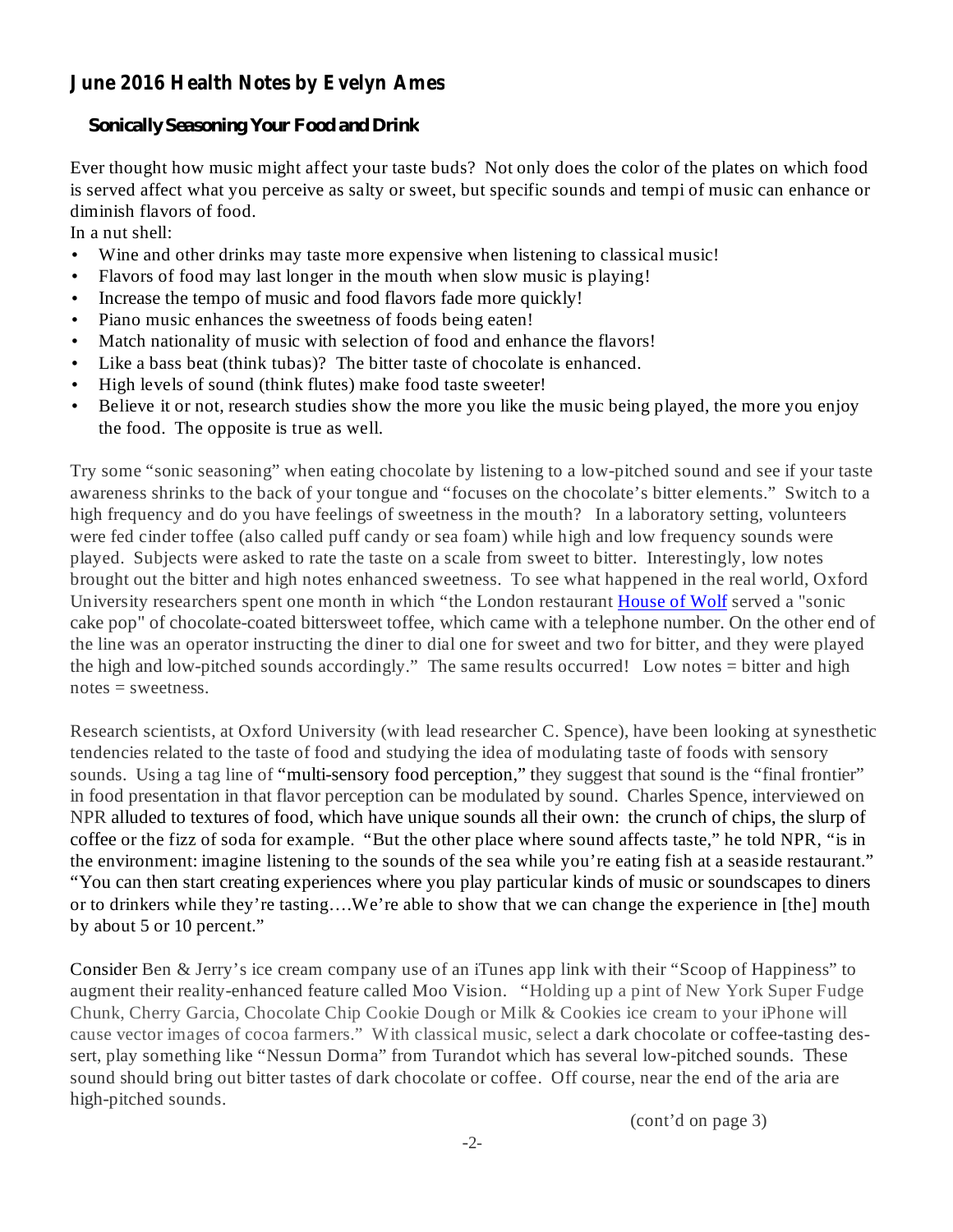## **Health Notes,** cont'd

Taste the Rainbow! We do know that our ability to taste natural flavors of food decreases as we age. Maybe that is why more salt and sugar are added to older adults' diets! To counter this, explore multisensory experiences that involve taste, smell, sound, touch and the environment in your future dining and drinking.

**Added note:** Why airline food can't win! Loud background noise has been found to suppress saltiness, sweetness and overall enjoyment of food. Add high altitude to the mix which can block nasal passages and one's sense of smell (aroma of food) is affected.

Further discussion at:

http://www.dailymail.co.uk/sciencetech/article-3118267/Forget-salt-pepper-enhance-food-dash-MUSIC-Sonically-seasoning-using-tunes-match-cuisine-boosts-flavour http://www.psfk.com/2015/06/music-and-food-sonic-seasoning-university-of-oxford.html http://mashable.com/2010/07/09/ben-and-jerrys-iphone-app/#Fe4IvXM1uaqw http://www.theguardian.com/lifeandstyle/wordofmouth/2014/mar/11/sound-affects-taste-food-sweet-bitter http://condimentjunkie.co.uk/blog/2015/4/27/bittersweet-symphony http://www.npr.org/sections/thesalt/2014/12/20/372142738/want-to-enhance-the-flavor-of-your-food-puton-the-right-music

#### **June Interest Groups**

If you are interested in one of the groups please call or email the contact person.

#### **BOOK GROUP**--Donna Moore, 360-733-5769 <dfmoore12@gmail.com>

We will meet at 2:30 Tuesday, June 21st at the home of Donna Moore, 1200 Birch Falls Dr., June's book is *The Unlikely Pilgrimage of Harold Fry* by Rachel Joyce, discussion leader-Suzanne Krogh, treats-Evelyn Ames July's book is *The Invention of Wings* by Sue Monk Kidd, discussion leader -Evelyn Wright, treats-Barbara Davidson

**BRIDGE GROUP** --Nicholas Bullat, 360-770-7270 <gnb.maestro@q.com The Bridge Group will meet at 1:30 pm, Tuesday, June 28th. Place to be announced.

**INFORMAL DINING --** Janet Berg, 360-733-4654, <janetlila@hotmail.com>

**OPERA GROUP**--Evelyn Ames, 360-734-3184, <evelyn.ames@wwu.edu> Web site for The MET HD: https://www.metopera.org/Season/InCinemas/. and for the Skagit Opera: http://skagitopera.org/performances/

Locations for MET HD: Barkley Film Center and Lincoln Theater in Mt. Vernon. Skagit Opera is at McIntyre Hall in Mt. Vernon. At various times the Pickford Film Center offers opera, ballet, and theater productions from Europe venues.

**SKIING** - Charlie Way, 360-734-0649  $\langle$ chway@aol.com>

Finished for the season.

**WRITER'S GROUP** - Evelyn Wright, 676-0227, <ewright410@comcast.net> Meets twice a month. The groups are kept small so there is time for reading and critiquing each other's work.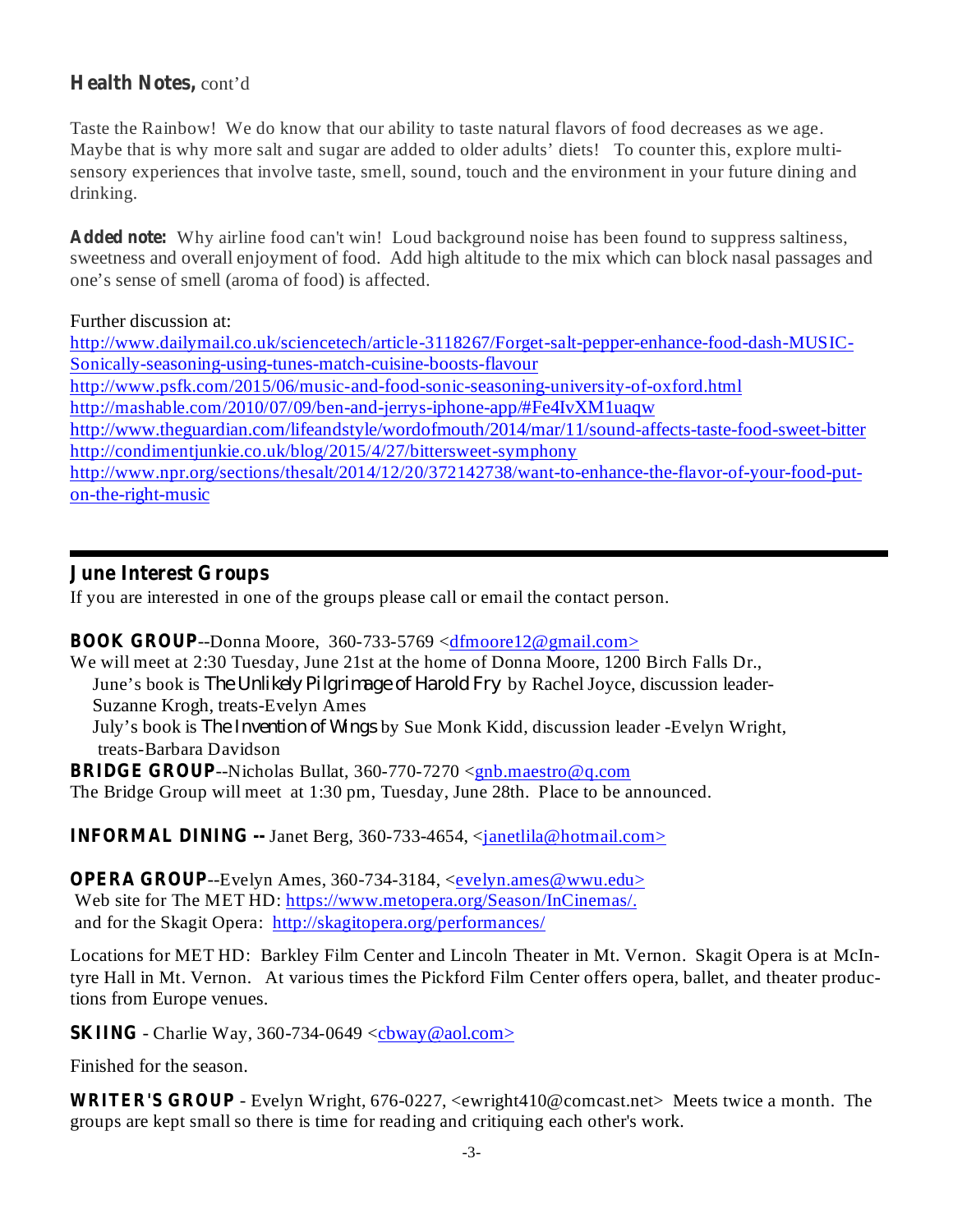## **A Movie Review**

I've been encouraged to include movies in my reviews. Since we live in the age of Netflix we can consider almost any film. So here for my first effort, I write about a supremely beautiful film from 2014.

Seymour: An Introduction is a documentary directed by Ethan Hawke that traces with great sensitivity and insight the career of Seymour Bernstein, now 89 years old and a classical pianist. Bernstein began playing piano as a little boy and developed early as a teacher. At age 15, he began supervising the practicing of some of the students of his teacher, Clara Husserl. He soon had a group of students of his own, and he has just never stopped teaching.

Bernstein gained early recognition also as a concert pianist, winning many recognitions and awards. At age 50, chafing under the necessary practical restrictions of giving concerts. Bermstein ceased concertizing and focused on his teaching and his students. Of course, he has been teaching for 70-some years now, so the film includes marvelous conversations about life and music with some of his former students, now mature classical pianists and devoted admirers of Bernstein. It also includes God's plenty of Bernstein's playing.

However, the one scene that haunts me is one in which Bernstein is teaching a young student: he focuses on the expressive nuances of striking just one note. He's encouraging, sweet, brilliant, kind. And even I could hear some of the subtleties that Bernstein elicits. Seymour Bernstein himself, his piano career, and his character are the focus of the film. Bernstein emerges as prodigiously talented, brilliant, plain spoken, practically surreally humble—a beautiful man. I've seen the film twice, and each time, at the end, as the credits rolled, I sat riveted and almost stunned.

- **Bob McDonnell**

## **Trip to Africa– Best of Kenya and Tanzania—Departs on August 20, 2017**

A few rooms are still left on a trip Margaret (Peggy) Loudon has organized with Overseas Adventure Travel (OAT). Here is a link to this incredible tour: <www.oattravel.com/ktz17>

Once you have talked with Margaret (733-6052) and/or checked out OAT's website and would like to join this fun loving group, call Overseas Adventure Travel Reservations 800-353-6262, choose option #2. Mention "Service Code" G7-25134. Deposit is \$350 per person.



# **Reservation Form - WWURA Picnic on Tuesday, July 12th** *Reservations Due by July 5, 2016*

**Name(s)\_\_\_\_\_\_\_\_\_\_\_\_\_\_\_\_\_\_\_\_\_\_\_\_\_\_\_\_\_\_\_\_\_\_\_\_\_\_\_\_\_\_\_ Number of reservations\_\_\_\_\_\_\_\_\_\_\_\_**

**Phone Number \_\_\_\_\_\_\_\_\_\_\_\_\_\_\_\_\_\_**

Last names beginning with A-H bring a Dessert, I-Q bring a Salad and R-Z a Side Dish

| Cost: \$4 per person if bringing a dish to share that will feed 8. |                        |
|--------------------------------------------------------------------|------------------------|
| \$8 per person if not bringing a dish.                             | <b>Amount Enclosed</b> |

, Bellingham, WA 98229 **Mail your check to Chris Gerhold, 829 Racine St.** Phone: Chris at 733-9265 OR email at chrisandgeorge@comcast.net if you have questions) **(**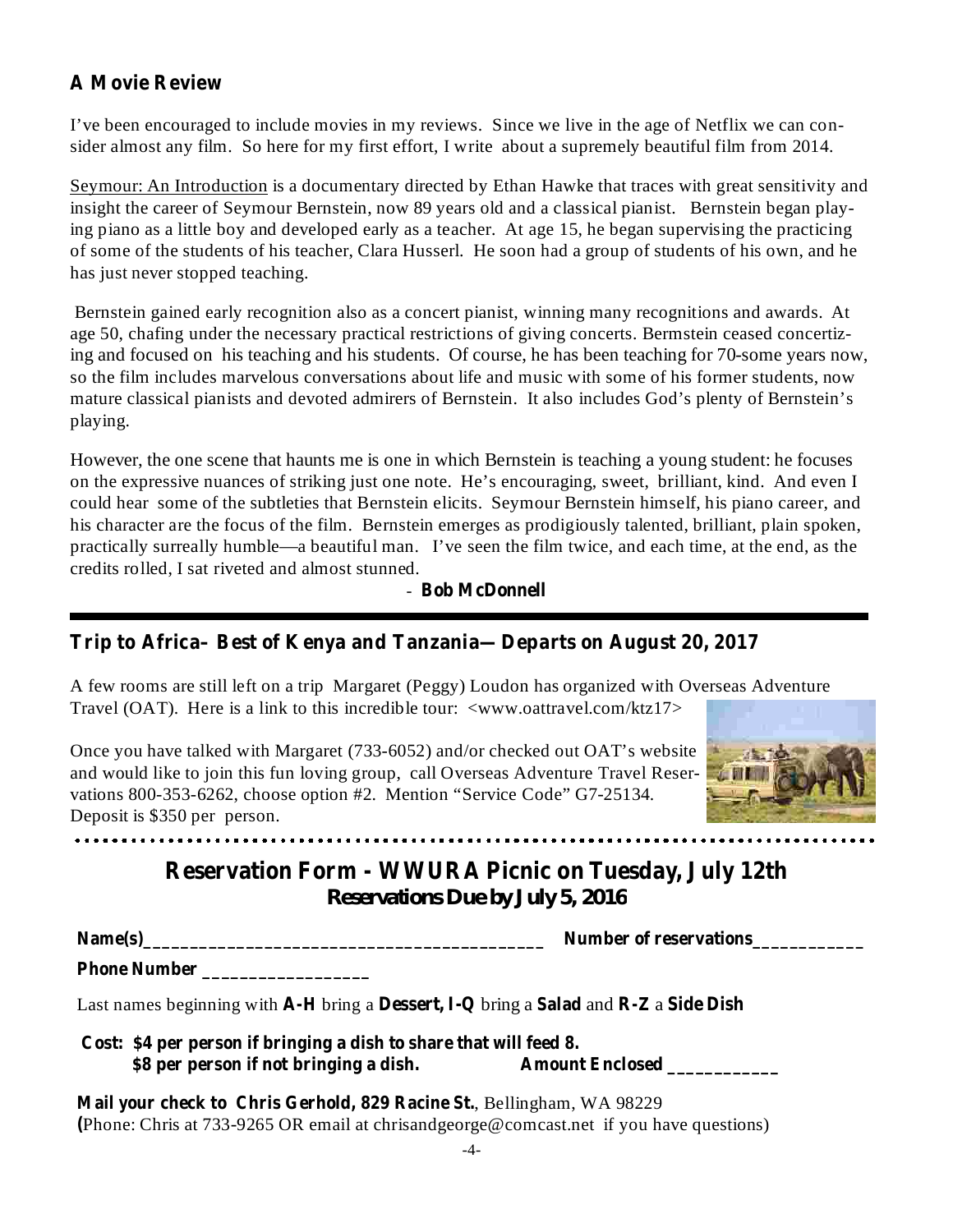## **WWURA Membership Application or Renewal Form 2016-2017**

| If not a WWU retiree, check one: $\Box$ WWURA Friend Spouse/Partner of Retiree                                                                                                                                     |  |  |  |  |
|--------------------------------------------------------------------------------------------------------------------------------------------------------------------------------------------------------------------|--|--|--|--|
| Select Membership (includes spouse or partner)                                                                                                                                                                     |  |  |  |  |
| Contributing Membership \$50.00 or more<br>$\Box$ Regular Membership<br>\$25.00<br>$\Box$<br>Surviving Spouse or partner \$ 6.00                                                                                   |  |  |  |  |
| Contribution to WWURA Scholarship fund \$                                                                                                                                                                          |  |  |  |  |
|                                                                                                                                                                                                                    |  |  |  |  |
| Please mail this application and check (made payable to WWURA) to WWURA Membership,<br>c/o Barbara Evans, 715 North Garden Street, #502, Bellingham, WA 98225. (Contributions are deducti-<br>ble.)                |  |  |  |  |
| A membership table will be at the picnic. If you renew your membership by June 30th, your membership<br>card will be available at the picnic. If you wait to renew at the picnic, your card will be mailed to you. |  |  |  |  |
| <b>WWURA Calendar</b>                                                                                                                                                                                              |  |  |  |  |
| <b>July 2016</b><br>12—Picnic & Annual Meeting, Whatcom Falls Park                                                                                                                                                 |  |  |  |  |
| August 2016<br>2-Board Planning Session at Lakewood                                                                                                                                                                |  |  |  |  |
| September 2016<br>6-Board Meeting<br>21-Travelogue-Squalicum Yacht Club                                                                                                                                            |  |  |  |  |
| October 2016<br>4—Board Meeting<br>21-WWURA Lunch-Northwood Hall                                                                                                                                                   |  |  |  |  |